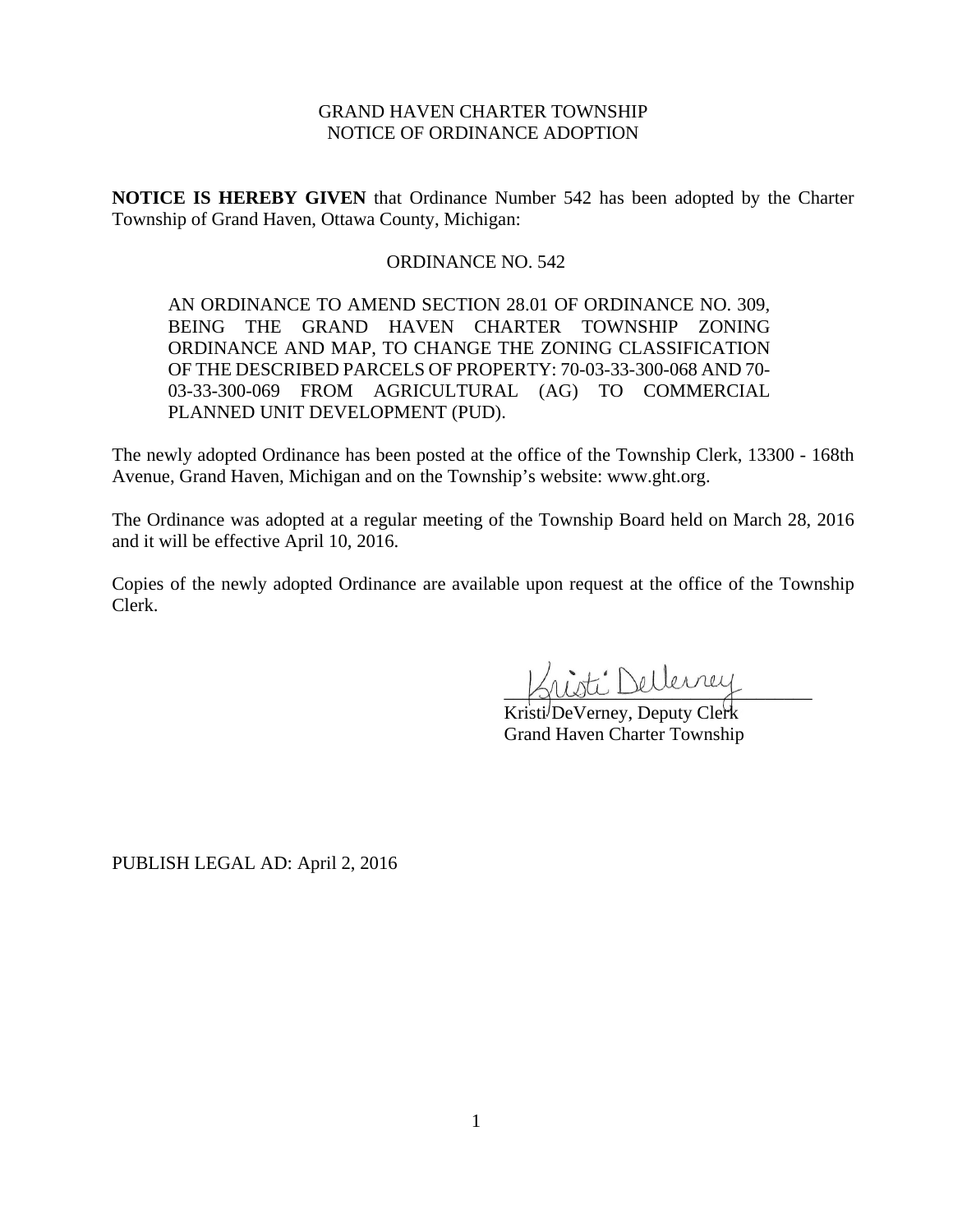## **ORDINANCE NO. 542**

## **ZONING CLASSIFICATION CHANGE**

AN ORDINANCE TO AMEND SECTION 28.01 OF ORDINANCE NO. 309, BEING THE GRAND HAVEN CHARTER TOWNSHIP ZONING ORDINANCE AND MAP, TO CHANGE THE ZONING CLASSIFICATION OF THE DESCRIBED PARCELS OF PROPERTY: 70-03-33-300-068 AND 70-03-33-300-069.

GRAND HAVEN CHARTER TOWNSHIP, COUNTY OF OTTAWA, AND STATE OF MICHIGAN, ORDAINS:

Section 1. Amendment to Section 28.01 of Ordinance No. 309. Said Ordinance is amended to adopt the following provision changing the zoning classification of the following described parcels of property from Agricultural (AG) to Planned Unit Development (PUD):

#### PARCEL NO: 70-03-33-300-068

A PARCEL OF LAND LOCATED IN THE E 1/2 OF THE SW 1/4 OF SECTION 33, T8N, R16W, GRAND HAVEN TOWNSHIP, OTTAWA COUNTY, MICHIGAN DESCRIBED AS: BEGINNING AT A POINT ON THE SOUTH LINE OF SAID SECTION 33, WHICH IS N 89°52'30" W, 467.77 FEET FROM THE SOUTH 1/4 CORNER; THENCE CONTINUING N 89°52'30" W, 204.44 FEET TO THE EASTERLY RIGHT-OF-WAY OF HIGHWAY US-31; THENCE ALONG SAID RIGHT-OF-WAY FOR THE NEXT TWO COURSES, N 48°46'51" W, 249.23 FEET; THENCE N 22°47'30" W, 110.93 FEET; THENCE N 62°00'22" E, 410.68 FEET; THENCE N 36°47'21" E, 60.50 FEET; THENCE N 90°00'00" E, 19.60 FEET; THENCE N 36°47'21" E, 124.29 FEET; THENCE N 90°00'00" E, 138.49 FEET; THENCE S 10°34'36" W, 106.18 FEET; THENCE ALONG A 315.00 FOOT RADIUS CURVE TO THE RIGHT (CENTRAL ANGLE =  $20^{\circ}21'19''$ , CHORD DIST. = 111.32 FEET, CHORD BEARING = S 22°56'15" W) FOR 111.91 FEET; THENCE S 36°34'54" W, 119.94 FEET; THENCE ALONG A 240.00 FOOT RADIUS CURVE TO THE LEFT (CENTRAL ANGLE = 27°38'31", CHORD DIST. = 114.67 FEET, CHORD BEARING = S 22°45'39" W) FOR 114.67'; THENCE S 16°48'19" W, 61.50 FEET; THENCE S 00°00'00" E, 139.87 FEET TO THE POINT OF BEGINNING. CONTAINING 4.365 ACRES. SUBJECT TO THE RIGHT-OF-WAY OF HAYES ROAD OVER THE SOUTHERLY 33 FEET THEREOF.

#### PARCEL NO: 70-03-33-300-069

PART OF THE SOUTHWEST 1/4 OF SECTION 33, TOWN 8 NORTH, RANGE 16 WEST, GRAND HAVEN TOWNSHIP, OTTAWA COUNTY, MICHIGAN, DESCRIBED AS: COMMENCING AT THE SOUTH 1/4 CORNER OF SAID SECTION 33; THENCE N89°52'30"W 98.52 FEET ALONG THE SOUTH LINE OF SAID SECTION 33 TO THE POINT OF BEGINNING; THENCE CONTINUING N89°52'30"W 369.26 FEET ALONG SAID SOUTH LINE;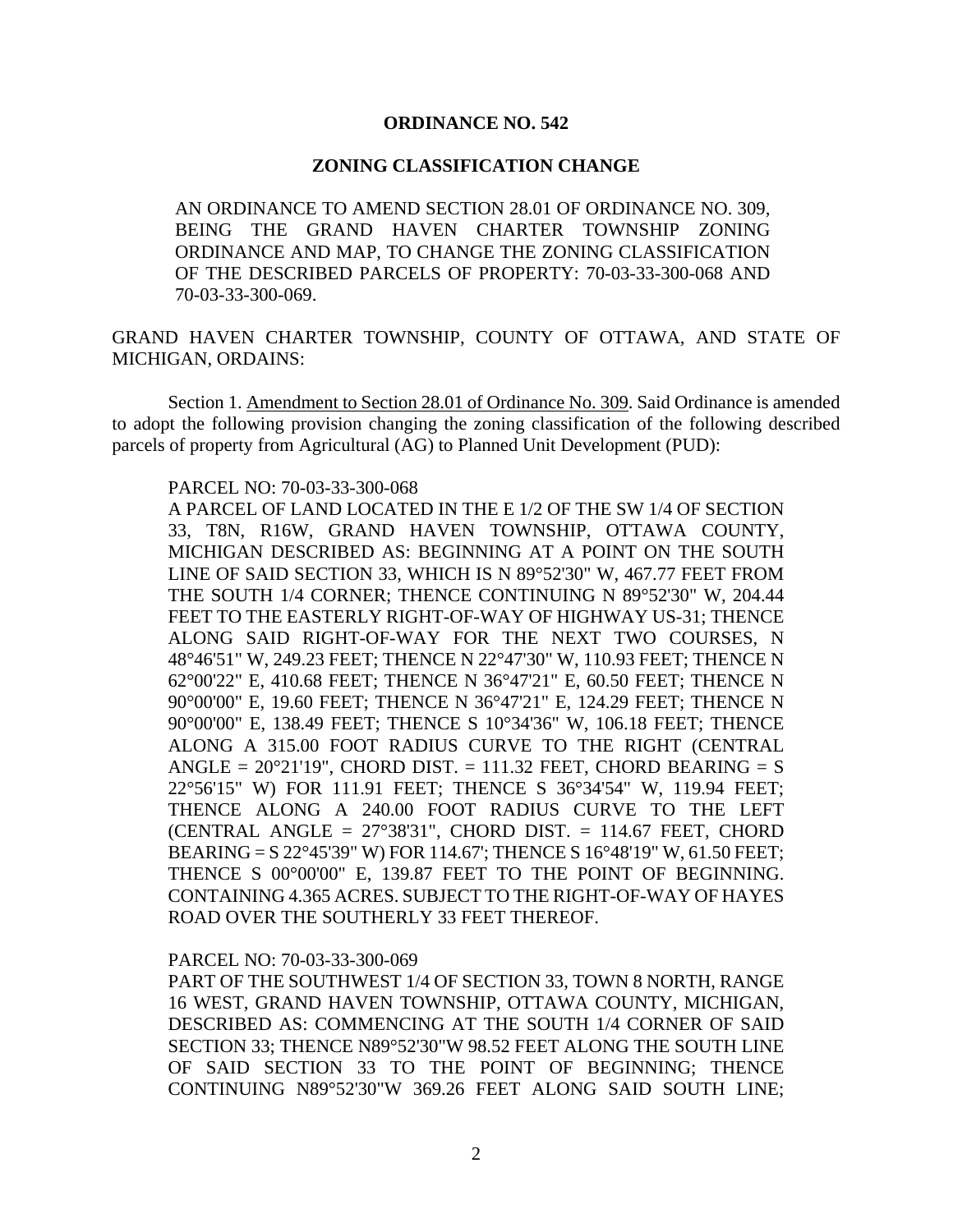THENCE N00°00'00"E 139.87 FEET; THENCE N16°48'19"E 61.50 FEET; THENCE NORTHEASTERLY 115.79 FEET ALONG A 240.00 FOOT RADIUS CURVE TO THE RIGHT, THE CHORD OF WHICH BEARS N22°45'39"E 114.67 FEET; THENCE N36°34'54"E 119.94 FEET; THENCE NORTHEASTERLY 111.91 FEET ALONG A 315.00 FOOT RADIUS CURVE TO THE LEFT, THE CHORD OF WHICH BEARS N22°56'15"E 111.32 FEET; THENCE N10°34'36"E 106.18 FEET; THENCE N90°00'00"E 206.16 FEET; THENCE S03°08'31"W 609.41 FEET ALONG THE WESTERLY RIGHT-OF-WAY LINE OF 172ND AVENUE TO THE POINT OF BEGINNING. CONTAINS 4.25 ACRES. SUBJECT TO HIGHWAY RIGHT-OF-WAY FOR HAYES STREET OVER THE MOST SOUTHERLY 33.00 FEET THEREOF. SUBJECT TO EASEMENTS, RESTRICTIONS AND RIGHTS OF WAY OF RECORD.

Section 2. Repeal. All ordinances or parts of ordinances previously adopted and inconsistent with the provisions of this Ordinance are hereby repealed.

Section 3. Severability. Each portion of this Ordinance shall be deemed to be severable. Should any article, section, subsection, paragraph, subparagraph, sentence or clause hereof be declared by a court to be unconstitutional, invalid, or be rejected by referendum or similar process such holdings shall not affect the validity of this Ordinance as a whole or any part thereof, other than the part so declared to be unconstitutional, invalid or rejected.

Section 4. Effective Date. This amendment to the Grand Haven Charter Township Zoning Ordinance was approved and adopted by the Township Board of Grand Haven Charter Township, Ottawa County, Michigan on March 28, 2016, after a public hearing as required pursuant to Michigan Act 110 of 2006, as amended; after introduction and a first reading on March 14, 2016, and after posting and publication following such first reading as required by Michigan Act 359 of 1947, as amended. This Ordinance shall be effective on April 10, 2016, which date is the eighth day after publication of a Notice of Adoption and Posting of the Zoning Classification Change Ordinance in the *Grand Haven Tribune*, as required by Section 401 of Act 110, as amended. However, this effective date shall be extended as necessary to comply with the requirements of Section 402 of Act 110, as amended.

Karl French, Laurie Larsen, Township Supervisor Township Clerk

mire Larse